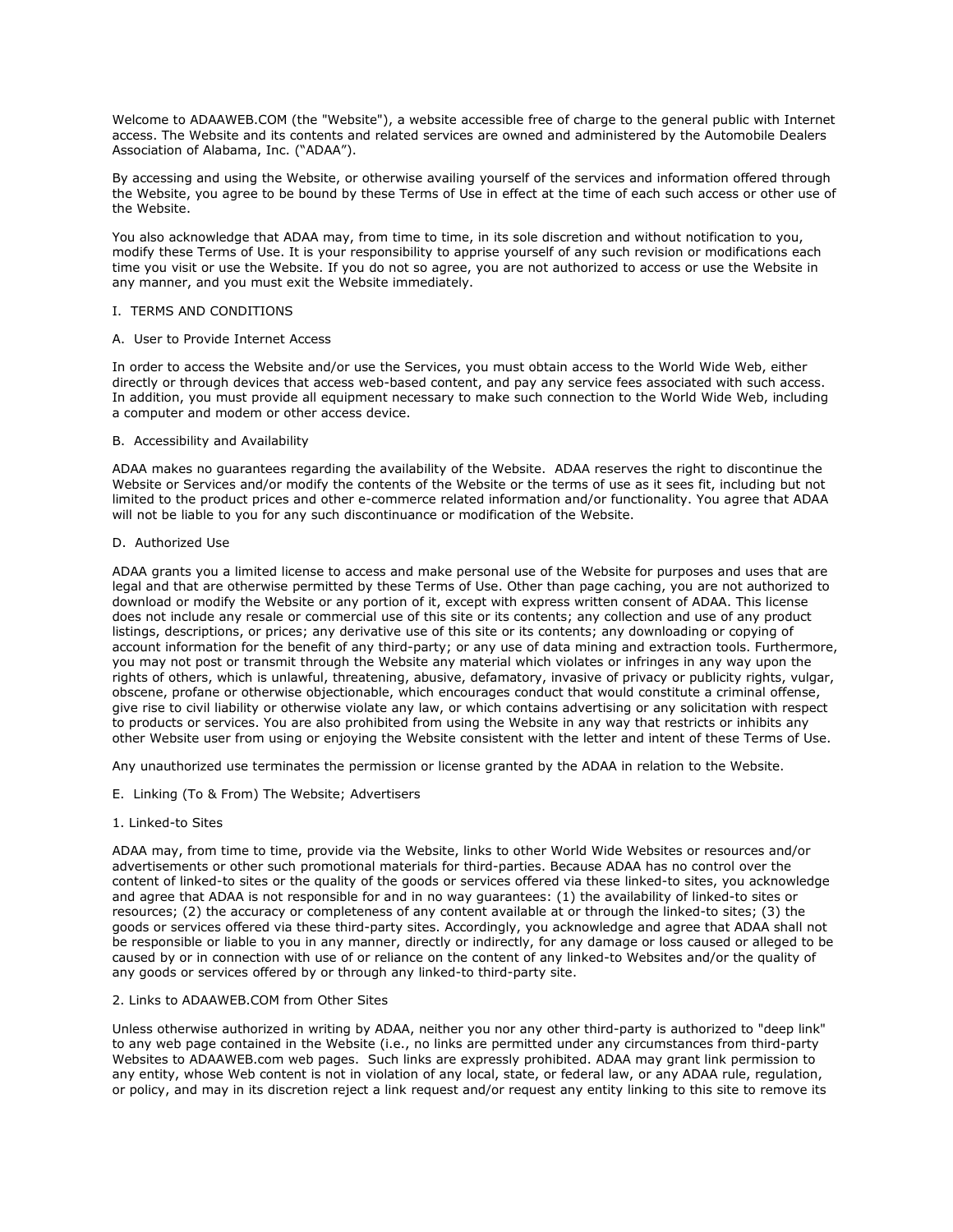link. This Website is not sponsored or associated with any particular linked entity unless stated so by that entity; and the existence of any particular link is simply intended to imply potential interest to the reader.

### F. Privacy Policy

The Website Privacy Policy shall govern the maintenance and use by ADAAWEB.COM of all User-provided information and is hereby incorporated by reference as a part of these Terms of Use as if set forth herein in full. [Click here to access the Privacy Policy.](http://adaaweb.com/docs/privacypolicy.pdf)

### G. Prohibition Against Harmful Transmissions

You agree that you will not upload, post, email, or otherwise transmit to the Website or to any other User any messages, programs, or other materials (including but not limited to Trojan Horses, viruses, worms, and the like) that contain software viruses or any other computer code, files, or programs designed to interrupt, destroy or limit the functionality of any computer software or telecommunications equipment.

### 1. Updating and Controlling Your Information

Members can opt-out of ADAA email communications by following the instructions included in each email communication or by contacting ADAA. You may request deletion of information by us, but please note that we may be required (by law or otherwise) to keep this information and not delete it (or to keep this information for a certain time, in which case we will comply with your deletion request only after we have fulfilled such requirements). When we delete information, it will be deleted from the active database, but may remain in our archives and we may also retain non-personally identifiable information about your use of the Website.

We have security measures in place that are intended to prevent the loss, misuse, or alteration of information under our control. No data transmissions over the Internet are completely secure. Consequently, we cannot ensure or warrant the security of any information you transmit to us or others over the Internet. You transmit such information at your own risk.

H. Standard Warranties And Limitations of Liability

### 1. Warranties

NEITHER ADAA NOR ANY OF ITS UNDERLYING SERVICE PROVIDERS, INFORMATION PROVIDERS, LICENSEES, EMPLOYEES, OFFICERS, DIRECTORS, ASSIGNEES, OR AGENTS WARRANT THAT THE SERVICES OR THE INFORMATION PROVIDED VIA THE WEBSITE WILL BE UNINTERRUPTED OR ERROR FREE. EXCEPT AS IS EXPRESSLY SET FORTH ELSEWHERE HEREIN, THE SERVICES ARE DISTRIBUTED "AS IS," WITHOUT WARRANTIES OF ANY KIND, EITHER EXPRESS OR IMPLIED, INCLUDING BUT NOT LIMITED TO IMPLIED WARRANTIES OF MERCHANTABILITY OR FITNESS FOR A PARTICULAR PURPOSE, ALL SUCH WARRANTIES BEING EXPRESSLY DISCLAIMED. NEITHER ADAA NOR ANY OF ITS UNDERLYING SERVICE PROVIDERS, INFORMATION PROVIDERS, LICENSEES, EMPLOYEES, OFFICERS, DIRECTORS, ASSIGNEES, OR AGENTS SHALL HAVE ANY LIABILITY FOR INCIDENTAL, CONSEQUENTIAL, INDIRECT OR SPECIAL DAMAGES SUFFERED BY YOU OR ANY OTHER PARTY AS A RESULT OF THE OPERATION OR MALFUNCTION OF THE SERVICES OR ARISING IN ANY WAY FROM OR RELATING TO YOUR PURCHASE OF ADAA PRODUCTS VIA THE WEBSITE, REGARDLESS OF WHETHER OR NOT SUCH PARTIES HAVE BEEN ADVISED OF THE POSSIBILITY OF SUCH DAMAGES.

#### 2. Limitation Of Liability

ADAA SHALL HAVE NO LIABILITY FOR UNAUTHORIZED THIRD-PARTY ACCESS TO, OR ALTERATION, THEFT OR DESTRUCTION OF, ANY INFORMATION CONTAINED AT THE WEBSITE THROUGH ACCIDENT OR THROUGH FRAUDULENT OR WRONGFUL MEANS OR DEVICES. ADAA SHALL HAVE NO LIABILITY WITH RESPECT TO THE ADAA'S OBLIGATIONS UNDER THIS AGREEMENT OR IN RELATION IN ANY WAY TO THE WEBSITE OR ANY WEBSITE PURCHASE MADE BY OR FOR YOU FOR CONSEQUENTIAL, EXEMPLARY, SPECIAL, INCIDENTAL, OR PUNITIVE DAMAGES EVEN IF ADAA HAS BEEN ADVISED OF THE POSSIBILITY OF SUCH DAMAGES. IN ANY EVENT, THE LIABILITY OF ADAA TO YOU OR ANY OTHER USER FOR ANY REASON AND UPON ANY CAUSE OF ACTION SHALL BE LIMITED TO AND SHALL IN NO EVENT EXCEED THE SUM OF THE GREATER OF ONE-HUNDRED DOLLARS (\$100.00) OR, IN THE EVENT THAT YOUR DISPUTE OR CLAIM ARISES FROM YOUR PURCHASE OF PRODUCTS VIA THE INTERNET, THE COST OF SUCH DISPUTED PRODUCTS (i.e., THE AMOUNT YOU PAID TO ADAA FOR SUCH PRODUCTS). THIS LIMITATION APPLIES TO ALL CAUSES OF ACTION IN THE AGGREGATE, INCLUDING, WITHOUT LIMITATION, TO BREACH OF CONTRACT, BREACH OF WARRANTY, NEGLIGENCE, STRICT LIABILITY, MISREPRESENTATIONS, AND OTHER TORTS.

NOTE THAT SOME JURISDICTIONS EITHER DO NOT ALLOW OR OTHERWISE LIMIT THE PERMISSIBLE SCOPE OF DISCLAIMERS AND LIMITATIONS SUCH AS THOSE APPEARING IN THE TWO PRECEDING PARAGRAPHS. ACCORDINGLY, SOME OF THE LIMITATIONS AND DISCLAIMERS APPEARING THEREIN MAY NOT APPLY TO YOU.

# 3. Contents Not Legal Advice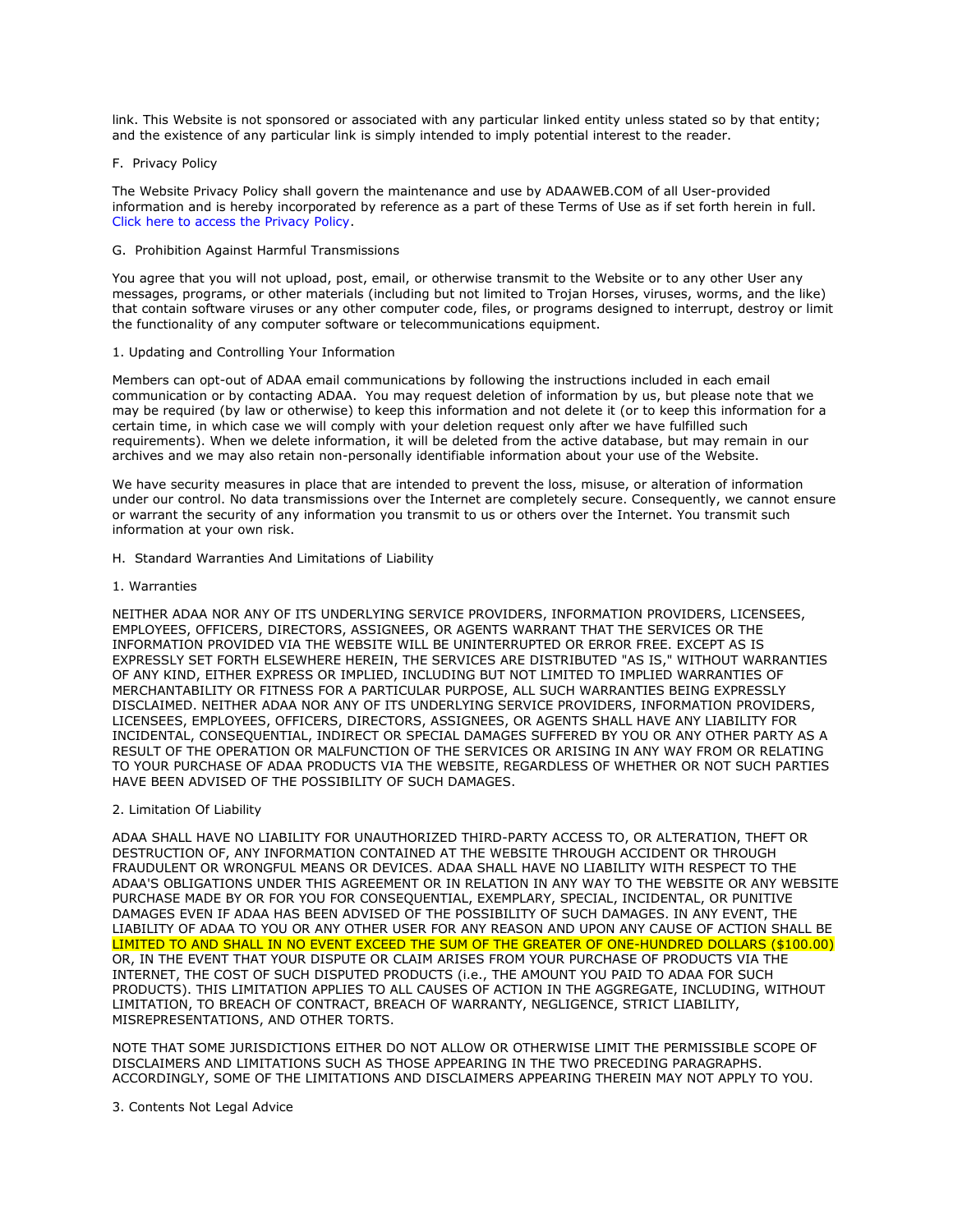ADAA presents the information on the Website as a service to its members and other Internet users. While the information on the Website may concern legal issues, it is not legal advice. Moreover, due to the rapidly changing nature of the law and reliance on information provided by outside sources, ADAA makes no warranty or guarantee concerning the accuracy or reliability of the content on the Website or any other sites linked to from the Website. If you have specific questions related to information available on the Website, you are encouraged to consult an attorney who can investigate the particular circumstances of your situation.

### J. Indemnification

You agree to indemnify, defend, and hold harmless ADAA, its directors, officers, employees, assignees, and agents, and defend any action brought against same with respect to any claim, demand, cause of action, debt or liability, including reasonable attorneys' fees, to the extent that such action is based upon a claim that: (i) if true, would constitute a breach of any of your representations, warranties, or agreements hereunder; and/or (ii) arises out of your negligence, willful misconduct, or other breach of this Agreement.

### K. Severability

In the event that one or more of the words, phrases, sentences, clauses, sections, subdivisions, or subparagraphs contained herein shall be held invalid, this Agreement shall be construed as if such invalid portion had not been inserted. In the event that any invalid language is severed under this paragraph, the severed language shall be comprised of the smallest unit possible such that the severance of the unit results in a valid provision (i.e., a single item in a list will be severed rather than the entire list, a clause will be severed rather than the entire sentence, etc.).

### L. Entire Agreement

This Agreement sets forth and contains the entire agreement with regard to the matters set forth herein between you and the ADAA. There are no promises, terms, conditions, or obligations other than those contained herein. This Agreement supersedes all previous communications, representations, or agreements, either verbal or written, between and among the parties.

# M. Choice of Law

This Agreement, and any disputes arising from, relating to or touching upon the Agreement and/or the subjectmatter hereof, shall be construed under and governed by the law of the state of Alabama.

# N. Choice of Venue and Acknowledgement of Personal Jurisdiction

Any action at law, suit in equity, or other judicial proceeding concerning, relating to, or touching upon in any way this Agreement or the subject-matter hereof, shall be brought or commenced, if at all, only in the United States District Court for the Middle District of Alabama or, if that court lacks subject matter jurisdiction, the Circuit Court of Montgomery County, Alabama. By accessing and using the Website, you submit to personal jurisdiction in Alabama in any action by the ADAA against you and waive and release now and forever any defense to that assertion of jurisdiction that might otherwise exist.

# O. Headings for Convenience Only

The headings used herein are for convenience only. The headings do not purport to define, limit, or extend the scope or intent of the language of the sections and the paragraphs to which they pertain.

# P. Waiver

The waiver by one party of a breach of any provision of this Agreement by the other party shall not operate or be construed as a waiver of any subsequent breach of the same or any other provision by the other party. The failure of a party at any time to require performance of any provision hereof shall in no manner affect its right at a later time to enforce the same.

# Q. ADAA Marks and Logos

The Website contains copyrighted material, trademarks and other proprietary information which may include text, software, photos, video, graphics, music, and sound. The entire contents of the Website are copyrighted as a collective work under the United States copyright laws. Without the owner's prior written permission, you agree not to display or use ADAA or any ADAA related entities marks or logos in any manner not permitted by the applicable state and U.S. laws or as otherwise expressly allowed by these Terms of Use.

# R. Copyright Complaints